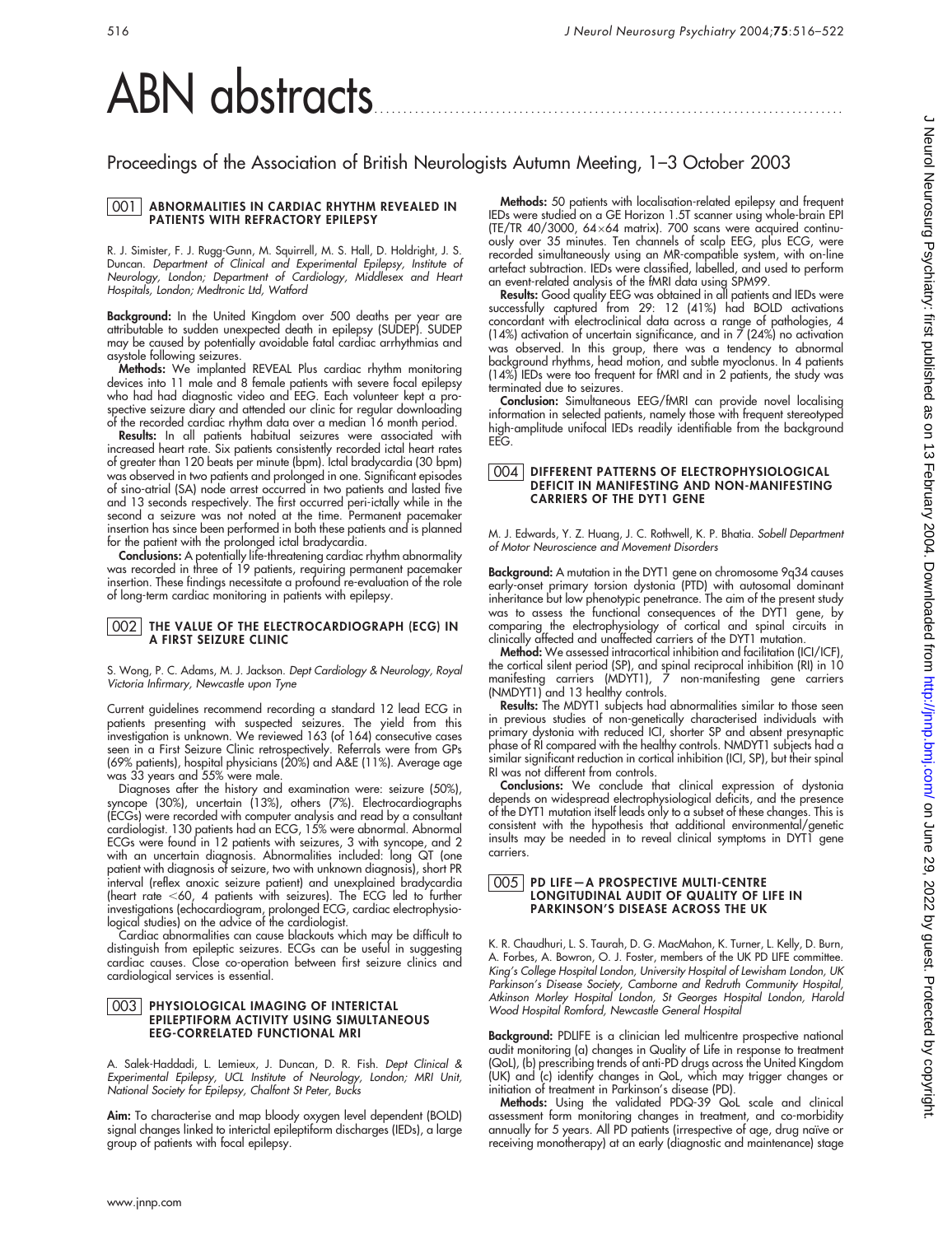Results: In the pilot phase 10 core UK centres have recruited 250 patients since 2002. 79 have attended first follow up (mean duration follow-up period of 297 days). It is expected that by 2004 we will obtain baseline data on 500 patients and follow-up data on 200 patients.

Conclusions: Preliminary pilot data suggest that in the UK, dopamine agonists are rarely used as monotherapy in older people (65–86 yrs) even in mild PD. Patients left untreated at diagnosis deteriorate significantly in several domains of QoL assessment even after 6 months.

#### 006 PARKIN IS RECRUITED INTO AGGRESOMES IN A STRESS-SPECIFIC MANNER AND ITS OVER-EXPRESSION REDUCES AGGRESOME FORMATION

M. M. K. Muqit, S. M. Davidson, M. D. Payne-Smith, L. P. MacCormac, N. W. Wood, D. S. Latchman. Department of Molecular Neuroscience, Institute of Neurology, London; Medical Molecular Biology Unit, Institute of Child Health, London; Birkbeck, University of London, London

Mutations in the parkin gene cause autosomal recessive juvenile parkinsonism (AR-JP). Parkin is present in Lewy bodies (LBs) of sporadic Parkinson's disease (PD) brains. However, LBs are not a feature of AR-JP brains suggesting that parkin may play a critical role in the formation of LBs. We investigated the role of parkin in aggresome formation in human dopaminergic neuroblastoma cells. We now report that endogenous parkin is recruited into aggresomes under a variety of stresses. However, we found the protein unfolding stress, tunicamycin, did not induce the formation of parkin-positive aggresomes. Confocal studies show that vimentin surrounds parkin in aggresomes and that Hsc70 and ubiquitin are also found in the aggresomes formed during proteosome inhibition. We established stable cell lines over-expressing human parkin. The formation of aggresomes was markedly reduced in cell lines over-expressing parkin compared to the vector alone for all stresses examined. We further show that the reduction in aggresomes does not correlate well with parkin's neuroprotective properties. In summary we show that although endogenous parkin may be a necessary component of aggresomes, excess levels of parkin may lead to increased removal of misfolded proteins by its ubiquitin ligase activity and thereby abrogate aggresome formation.

#### **007 | HIGH DENSITY SINGLE NUCLEOTIDE POLYMORPHISM** MAPPING OF PROTEIN KINASE C ALPHA GENE IN A UK POPULATION OF MULTIPLE SCLEROSIS PATIENTS

J. A. Woolmore, A. Barton, S. John, J. Worthington, A. A. Fryer, R. C. Strange, C. P. Hawkins. Keele MS Research Group, Institute of Science and Technology in Medicine, Keele University, Stoke on Trent; ARC Epidemiology Research Unit, and Centre for Integrated Genomic Research, University of Manchester

Introduction: Linkage studies in multiple sclerosis (MS) families have implicated a 2.5 Mb region of chromosome 17q22–24. Protein kinase C alpha (PRKCA) maps to this interval and is involved in both T cell regulation and proliferative responses. Hence, it is a prime candidate MS susceptibility gene.

Methods: Association of 35 SNP markers mapping at approximately 10 Kb intervals within the PRKCA gene was investigated in 184 unrelated UK MS patients and 340 controls. Genotyping was performed with Assays-on-Demand (ABI, UK) allelic discrimination assays on a<br>Taqman™ platform. Haplotype frequencies were estimated using HelixTree software (Golden Helix Inc, USA) and compared between cases and controls.

Results: A cluster of SNPs mapping to the telomeric portion of the PRKCA gene showed evidence for association by genotype and this association appeared confined to DR\*15 carriers. A haplotype of 2 SNPs mapping to the promoter region of the gene showed evidence for association (Bonferroni corrected p value =  $9.3\times10-4$ ).

**Conclusion:** Our results provide further support for association of the 17q22–24 region with MS and implicate PRKCA as a possible MS disease gene. Association in a subgroup of patients supports the concept of genetic heterogeneity within MS cases.

#### **008** THE RELATIONSHIP BETWEEN FUNCTION AND STRUCTURE OF THE POSTERIOR VISUAL PATHWAYS FOLLOWING OPTIC NEURITIS

A. T. Toosy, O. Ciccarelli, S. J. Hickman, G. J. Parker, C. A. M. Wheeler-Kingshott, D. H. Miller, A. J. Thompson. Institute of Neurology, London

Introduction: Previous MRI studies have independently demonstrated functional changes in the visual cortex and structural changes in the optic radiations following optic neuritis. We investigated how visual cortex function and optic radiation structure are related in patients with previous optic neuritis.

Methods: Seven patients one year after isolated unilateral optic neuritis and seven controls underwent visual functional MRI (fMRI) and whole brain DTI (diffusion tensor imaging). DTI based tractography was used to extract each optic radiation from which the mean fractional anisotropy (FA) was calculated. Regression analyses were performed between the fMRI images and optic radiation FA values.

Results: The optic radiation FA was positively correlated with the visual cortex fMRI response for the unaffected eye in patients (p = 0.002) and the matched eye in controls (p = 0.02). This relationship was stronger in patients than controls ( $p = 0.07$ ). For the affected eye, there was weak evidence for a positive correlation in patients ( $p = 0.08$ ) and controls (p = 0.06) with no difference between the two groups.

Conclusions: A novel relationship has been demonstrated between the visual fMRI response and the structure of the subserving optic radiations. This is stronger for the unaffected eye in the patient group and suggests function-structure plasticity following recovery from optic neuritis.

### 009 OLIGOCLONAL BAND NEGATIVE MS—DOES IT EXIST

F. G. Joseph, N. J. Scolding. Institute of Clinical Neurosciences, Frenchay Hospital, Bristol

**Objective:** To study the teatures and reliability of the diagnosis of oligoclonal band (OCB) negative cerebrospinal fluid (CSF) multiple sclerosis (MS), with reference to the diagnostic criteria for MS.

Method: A retrospective, sex-matched, case-controlled study of patients diagnosed with OCB negative MS over a 6-year period from one major neurology centre.

Results: 19 OCB negative patients were identified from 539 cases and compared with an equal number of OCB positive controls. Several features in the OCB negative group were unusual with a higher frequency of headaches, generalised seizures, depression, cognitive impairment and psychosis. Although a ''better explanation'' was not obvious in these patients, there still remained the possibility of alternative pathology in 6 cases. MRI abnormalities were frequent but non-specific, with a higher rate of abnormal visual evoked potential studies compared to controls. 58% of OCB negative cases had either moderate or severe neurological disability.

**Conclusion:** The lower importance allowed for CSF studies in the new McDonald criteria results in a significantly greater proportion of patients being labelled ''clinically definite'' compared to the Poser criteria, which may decrease vigilance regarding alternative diagnoses. The presence of atypical clinical features is much commoner in this group and the previous benign implication for OCB negative MS may not be true.

#### 010 DISTINCT PROFILES OF CHEMOKINE RECEPTOR EXPRESSION IN PATTERN II AND III MULTIPLE SCLEROSIS LESIONS

D. J. Mahad, C. Trebst, P. Kivisäkk, B. Tucky, J. Wujek, B. D. Trapp, C. F. Lucchinetti, H. Lassmann, R. M. Ransohoff. The Cleveland Clinic Foundation, Dept Neurosciences, Cleveland, USA

Introduction: Four subtypes (pattern I–IV) of multiple sclerosis were identified based on neuropathological features. Pattern II and III account for 83% of cases. The mechanisms of myelin injury in subtypes of MS are not well understood. Monocytes, microglia and macrophages are present in all MS lesions and the expression of chemokine receptors is important to their recruitment, differentiation and function.

Aims: To determine the profile of CCR1, CCR3 and CCR5 expression on mononuclear phagocytes relative to demyelinating activity of pattern II and III lesions using immunohistochemistry.

**Results:** The numbers of cells expressing CCR1 and CCR5 varied significantly and consistently in relation to demyelinating activity of pattern II but not III lesions. A novel population of CCR3 expressing rodshaped microglia was detected in pattern III but not pattern II lesions. Recently recruited monocytes co-expressed CCR1 and CCR5 in pattern II and III lesions.

Conclusion: Tissue environments in pattern II and III lesions are strikingly different. The profiles of CCR1 and CCR5 are consistent with pro-inflammatory cytokine mediated tissue damage in pattern II lesions. Pattern III lesions contained a population of CCR3-positive rod-shaped microglia, implying a distinct mechanism of microglial activation in pattern III lesions.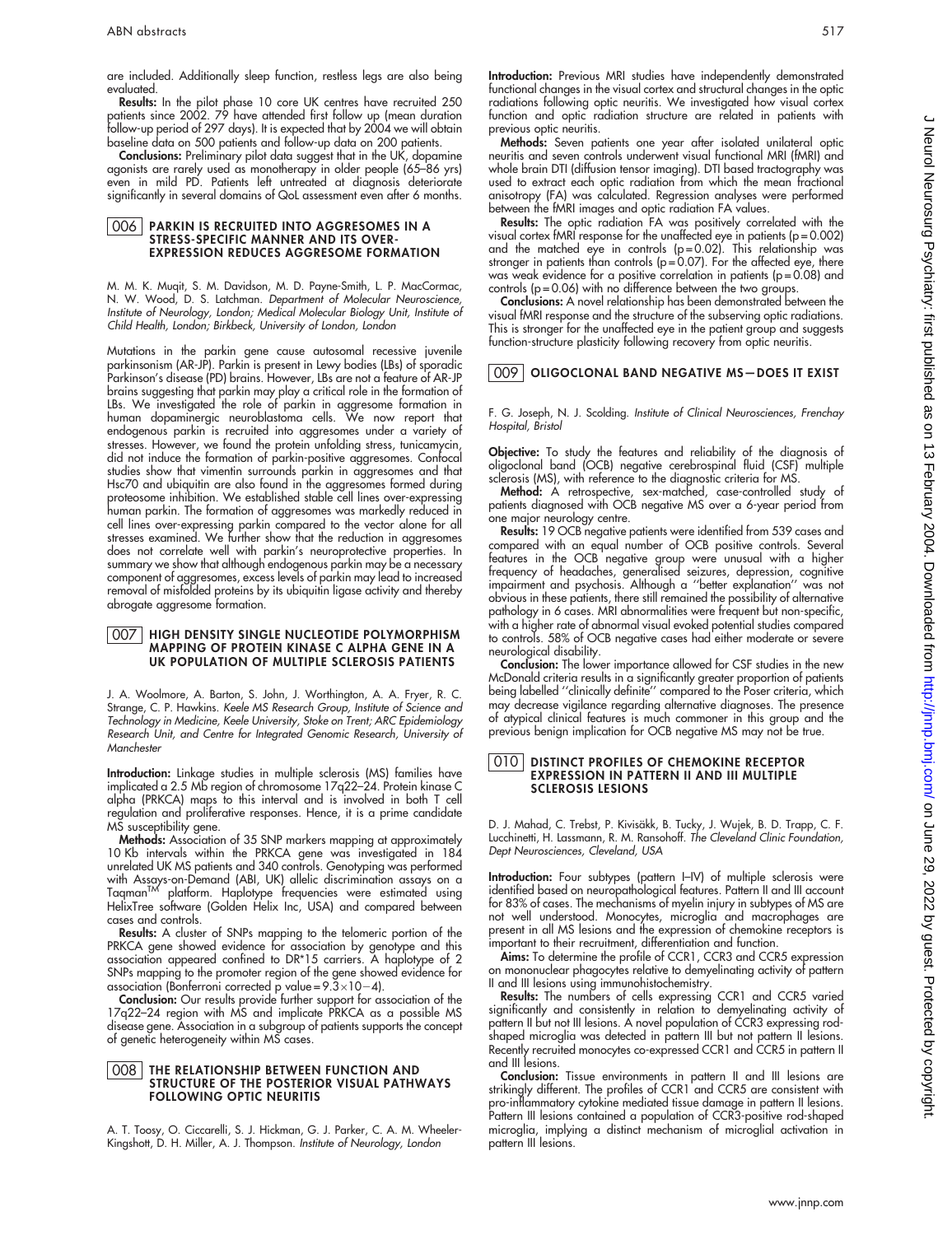#### **011** SPINAL CORD ATROPHY IN EARLY PRIMARY PROGRESSIVE MULTIPLE SCLEROSIS

G. T. Ingle, J. Sastre-Garriga, L. Ramio, D. H. Miller, A. J. Thompson. Department of Headache, Brain Injury and Neurorehabilitation, Institute of Neurology, London

Background: Spinal cord symptoms are a common presenting feature in Primary Progressive Multiple Sclerosis (PPMS) and may result from underlying neurodegenerative processes. This study assesses cord atrophy in early PPMS using two techniques and examines the relationships between spinal cord atrophy, brain atrophy and disability.

Methods: 43 patients with early PPMS (within 5 years of disease onset) were assessed clinically and with 3D volumetric scans of brain and spinal cord. Spinal cord atrophy was assessed by (1) calculating the area of five slices axially reconstructed at the level of C2 and (2) measuring the total volume of extracted cervical cord, comparing the results obtained with 25 age and sex matched controls.

**Results:** Mean cervical cord area was less in patients than controls<br>(73.4 mm<sup>2</sup> (SD 8.8):79.6 mm<sup>2</sup> (SD 7.5), p = 0.007) and associations were found between cord volume and total brain volume ( $r = 0.5$ ,  $p$ <0.001) and brain white matter fraction ( $r = 0.4$ ,  $p = 0.021$ ). There was no relation between cord size and disability.

Conclusion: Spinal cord atrophy is present early in the disease course in PPMS and, at this stage, appears to relate to brain atrophy but not disability. This study suggests that spinal cord neurodegeneration is an early event in PPMS.

#### 012 THE ORIGIN AND EVOLUTION OF THE ARTHROPOD-BORNE VIRUS, JAPANESE ENCEPHALITIS

T. Solomon, H. Ni, D. W. C. Beasley, M. Ekkelenkamp, M. J. Cardosa, A. D. T. Barrett. Department of Neurological Sciences and Medical Microbiology University of Liverpool, WHO Collaborating Center for Tropical Diseases, Sealy Center for Vaccine Development, and Department of Pathology, University of Texas Medical Branch, Galveston, Texas, USA and Universiti Malaysia Sarawak, Malaysia

Encephalitides caused by arthropod-borne viruses are becoming increasingly important globally, with the spread of West Nile virus to Europe and the United States, and the continuing spread of Japanese encephalitis in Asia. However, the origins, evolution, and factors governing the wide variation in clinical features are poorly understood. Japanese encephalitis was first described in Japan in the 1870s, and has spread across Asia to cause large summer epidemics in northern regions, and year round endemic disease in southern regions. Differences in the distribution of the four genotypes of virus have been postulated to explain the differing clinical epidemiology. We have determined the complete nucleotide sequence of an Indonesian strain of virus (which represent the oldest lineage), compared it with other fulllength genomes, and examined the geographical distribution of all known isolates. We show that Japanese encephalitis virus originated in the Indonesia-Malaysia region and evolved here into the different genotypes, which then spread across Asia. No association between genotype and phenotype was seen in a mouse model of Japanese encephalitis. Our data suggest that southeast Asia may be an important zone for emerging viruses, and have implications for the spread of other arthropod-borne viruses.

#### 013 NEITHER BLINDSIGHT NOR OVERSIGHT BUT MINDSIGHT: PATHOLOGICAL COMPLETION WITHOUT EVIDENCE OF NEGLECT FOLLOWING DAMAGE TO OCCIPITAL CORTEX

G. T. Plant, R. R. A. McCarthy, M. James-Galton. National Hospital for Neurology and Neurosurgery, London; University of Cambridge, Department of Experimental Psychology, Cambridge

Homonymous scotomata may be accompanied by the subjective experience of completion of forms that ''should'' be occluded by the visual defect, a symptom termed Pathological Visual Completion. We report a single case whose experience of completion has been studied systematically by manipulating the parameters of the stimulus display. His disorder could not be explained by residual vision nor an attentional disorder. Pattern masking, varying the contrast characteristics of stimuli and changing visible cues to structural symmetry all had precise effects whereas familiarity and structural coherence did not. We conclude that pathological completion may be a positive cognitive event implicating processes that underlie the normal analysis of occluded forms.

#### 014 FOCAL VENOUS INFARCTION OF THE SUPPLEMENTARY EYE FIELD REVEALS ITS FUNCTION

M. Husain, A. Parton, T. Hodgson, D. Mort, G. Rees. Imperial College, London; Institute Cognitive Neuroscience, London

The specific contribution of the 'supplementary' eye field (SEF) to the control of eye movements has eluded both electrophysiological investigations in monkeys and functional imaging studies in healthy humans. Here, we present detailed imaging and behavioural data on a rare patient who suffered extremely focal venous infarction of the medial frontal cortex limited to the SEF.

Although the patient showed no impairment in making simple reflexive saccades, he encountered severe ditticulty when required to change saccadic plans. Importantly, however, he was aware of his errors and corrected them. Similarly, when required to switch between rules linking a visual stimulus with a saccadic response, he was significantly impaired, but again corrected errors well. He also experienced difficulty learning new saccadic stimulus-response associations when selecting between four competing responses. Analogous experiments requiring hand, rather than eye movements, did not reveal any impairment. Finally, he showed deficits when required to make memory-guided saccadic sequences.

These findings suggest that the SEF normally acts to implement volitional control over saccades, particularly in situations of response conflict when there are competing saccadic plans. Such self-control over eye movements provides a model system to study the supervisory or 'executive' control functions of medial frontal areas.

#### 015 THE CLINICAL PHENOTYPE OF NON-PARANEOPLASTIC VOLTAGE GATED POTASSIUM CHANNEL ANTIBODY (VGKC AB) ASSOCIATED CNS DISEASE

A. Seymour, J. Palace, B. Lang, L. Clover, A. Cavey, A. Vincent. Horton Hospital, Banbury; Clinical Neurology, Radcliffe Infirmary, Oxford; Neurosciences, Institute of Molecular Medicine, John Radcliffe Hospital, Oxford

VGKC-Ab associated limbic encephalitis with titres above 400 pM has recently been described. Here we screened patients with unexplained cognitive and/or behavioural symptoms for VGKC Abs, over a 4 year period in a general neurology clinic serving a population of 150 000 patients. Eight patients were positive. Two with classic non-paraneoplastic limbic encephalitis had high titres (>1500 pM); the other six had lower titres (100–500 pM) and presented with sub-acute cognitive syndrome with features of mania (n = 1), prolonged transient global amnesia (n = 1), severe post-ictal psychosis after a single cluster of four seizures associated with elevated thyroid antibodies (n=1), chronic symptoms of cognitive/behavioural impairment  $(n = 1)$  and refractory epilepsy (n = 2). Some patients responded to immunotherapies and some spontaneously resolved. VGKC antibodies were not identified in patients with destructive or inflammatory CNS diseases such as a Rasmussen's Encephalitis or MS, or in other disease controls.

Thus a range of cognitive disorders can be associated with VGKC Abs. This raises the possibility that other conditions such as transient global amnesia, Hashimoto's encephalopathy and non-Herpes Simplex encephalitis include VGKC Ab mediated disease. We believe VCKC Ab associated CNS disorders are usually non-paraneoplastic, relatively common and the majority are currently undiagnosed.

#### 016 PRECISE VOLUME MEASUREMENTS OF LOW-GRADE GLIOMAS. SOME SURPRISING FINDINGS

J. H. Rees, C. Benton, H. Watt, N. C. I. Fox, A. Waldman, H. R. Jäger, J. Stevens, P. Tofts. National Hospital for Neurology and Neurosurgery, London

**Background:** Little is known about the growth rates of low-grade gliomas (LGGs) during their 'premalignant' phase. We have developed a technique that can measure tumour volumes semi-automatically and hence determine tumour growth rates.

Methods: Patients with LGGs were scanned on a 1.5 T Signa LX MRI scanner (GE Medical Systems). Semi-quantitative volumes were determined on coronal FLAIR sequences using DispImage® software, which automatically 'contours' and calculates the area of a region of interest. Volume measurements were obtained twice by two observers blinded to the clinical status of the patients. Transformation was defined by clinical (significant deterioration) and/or radiological (new gadolinium enhancement) criteria.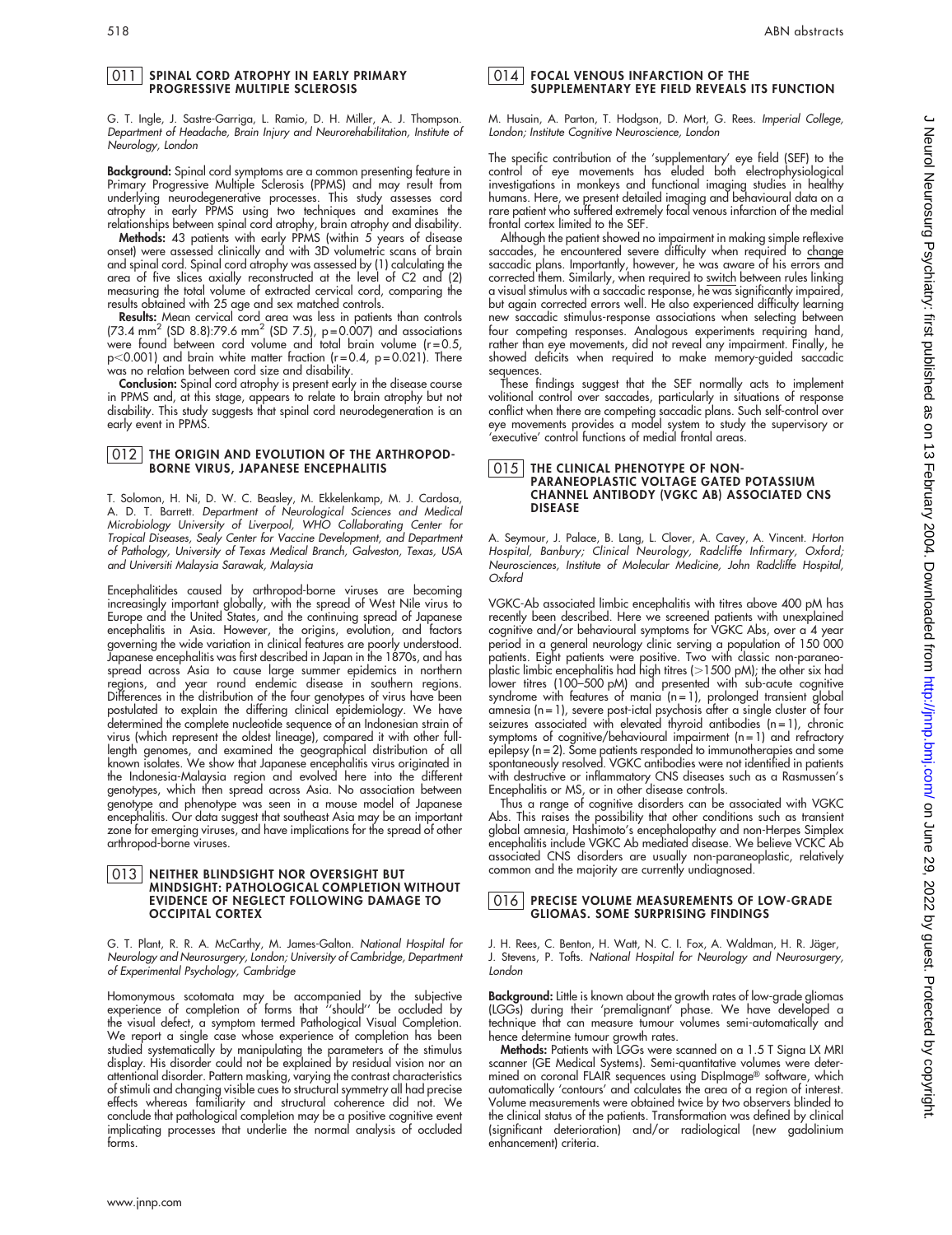Results: 27 patients have been followed up with six monthly scans for a mean of 20 (range 11–30) months. Seven have transformed, of whom one has died and twenty are stable. Intra- and inter-rater intra-class correlations are 0.99 (95% CI 0.98–0.99) and 0.98 (95% CI 0.97–0.98) respectively. Tumour volumes in the stable group were not significantly lower than in the transformers at baseline but the average growth rate was greater amongst the transformers than amongst the stable group (35%/year (95 CI 24–47%) vs 17%/year ( 95% CI 11–22%))  $[p = 0.003]$ .

Conclusions: Low-grade gliomas that are 'premalignant' grow faster than stable tumours.

# 017 FUNCTIONAL PARESIS—PARADOXES IN ILLNESS BELIEFS AND DISABILITY IN 107 SUBJECTS

J. Stone, M. Sharpe, I. Deary, C. Warlow. Division of Clinical Neurosciences, Division of Psychiatry and Department of Psychology, University of Edinburgh

Objective: (1) To describe distress, disability and illness beliefs in consecutive patients presenting to neurologists with functional paresis and (2) to compare with these with patients who have neurological paresis.

Methods: Consecutive patients with recent onset functional or neurological paresis diagnosed by neurologists. Assessment included a semi-structured interview, a structured psychiatric interview and questionnaire assessment of distress, illness beliefs and disability.

Results: 107 subjects with functional paresis (mean age 39 years) 79% female, mean duration 11 months) were compared with 46 subjects with neurologically defined paresis (mean age 39 years, 83% female, mean duration 14 months). Although self-rated distress was similar, patients with functional paresis had significantly more psychiatric disorder at interview. Despite this, they were less likely to agree that stress was a cause of their symptoms (24% vs. 57%, p $<$ 0.001) and were twice as likely to have given up work because of their symptoms (59% vs. 29%, p<0.001), despite similar levels of self-rated disability.

Conclusions: Compared to patients with neurologically defined paresis, patients with functional paresis are less likely to blame stress for their symptoms (despite a higher rate of psychiatric disorder) but more likely to stop working (despite similar self-rated disability).

#### 018 POTASSIUM CHANNEL ANTIBODY ASSOCIATED ENCEPHALITIS: A POTENTIALLY TREATABLE NON-PARANEOPLASTIC LIMBIC ENCEPHALITIS

J. M. Schott, A. Vincent, L. Clover, C. Buckley, A. Gabel, B. Lang, S. Omer, C. G. Bien, J. Palace, M. N. Rossor. Dementia Research Group, Institute of Neurology, London; Neurosciences Group, Department of Clinical Neurology, Weatherall Institute of Molecular Medicine, John Radcliffe Hospital, Oxford; Atkinson Morley Hospital, Wimbledon, London; Department of Epileptology, University of Bonn, Bonn, Germany; Department of Clinical Neurology, Radcliffe Infirmary, Oxford

Background: Three cases of non-paraneoplastic reversible limbic encephalitis (LE) associated with voltage-gated potassium channel antibodies (VGKC-Ab) have previously been reported. We aimed to define the phenotypic features of this syndrome in more detail.

**Methods and results:** We studied 10 patients (9 male; age 44–79 yrs) positive for VGKC-Ab who presented over a 15-month period with memory loss, confusion and seizures. One patient had neuromyotonia. Syndrome of inappropriate anti-diuretic hormone secretion (SIADH) was present in eight. Eight patients had temporal lobe MRI signal change at presentation; paraneoplastic antibodies and CSF virology were negative in all. VGKC-Ab titres ranged from 450 to 5128 pM (cut-off  $<$ 100 pM). Treatment with steroids, plasma exchange and intravenous immunoglobulin resulted in variable improvement, from slight to marked, coincident with the induced fall in VGKC-Ab, but medial temporal lobe atrophy and residual cognitive impairment were common. Over the same period, one case of paraneoplastic LE was identified in the two main centers.

Conclusions: VGKC-Ab-associated encephalopathy is a relatively common form of autoimmune, non-paraneoplastic LE. VGKC-Ab testing should be considered in patients presenting with LE, especially those with seizures, hyponatraemia and MRI signal change. Future work should aim to identify the frequency of this condition and establish optimal immunotherapy.

#### 019 SYNTHETIC DISIALYL-GALACTOSE IMMUNOABSORBENTS CLEAR PATHOGENIC ANTI-GQ1B GANGLIOSIDE AUTOANTIBODIES FROM SERUM IN GUILLAIN BARRÉ SYNDROMES

H. J. Willison, K. Townson, J. Veitch, J. Boffey, N. Isaacs, S. Andersen, C. C. Ling, D. R. Bundle. University Department of Neurology, Institute of Neurological Sciences, Southern General Hospital, Glasgow; Department of Chemistry, University of Glasgow; Department of Chemistry, University of Alberta, Edmonton, Alberta, Canada

Guillain Barré syndrome frequently follows Campylobacter jejuni enteritis and molecular mimicry between carbohydrate epitopes on nerve gangliosides and the lipopolysaccharides (LPS) of C. jejuni accounts for the harmful autoimmune responses that result in impaired nerve function. Miller Fisher syndrome is associated with anti-GQ1b ganglioside autoantibodies in over 95% of cases and C. jejuni species isolated from affected cases bear GQ1b-like epitopes on their LPS. Nonspecific plasma exchange ameliorates the severity and duration of the disease; however, removal of specific antibody by affinity plasma exchange might achieve superior outcomes since only the pool of harmful antibodies would be removed. A significant limiting factor to this therapeutic approach is the structural complexity and limited availability of ganglioside epitopes. Here we demonstrate that a proportion of anti-GQ1b antibodies that characterize MFS sera bind to the synthetic trisaccharide, alphaNeuAc(2–8)alphaNeuAc(2–3)betaGal covalently attached to BSA. Human polyclonal sera and murine monoclonal anti-GQ1b antibodies are inhibited by this trisaccharide epitope. The same trisaccharide immobilized on a Sepharose column depletes human serum of anti-GQ1b antibody. This proof of principle establishes that oligosaccharide-specific immuno-absorption therapy provides a novel approach to treating anti-ganglioside antibody-associated GBS and could be readily applied to clinical practice in conjunction with conventional plasma exchange.

#### 020 | OPHTHALMOPLEGIA: WHEN ALL THE TESTS ARE NEGATIVE

A. M. Schaefer, E. L. Blakely, M. J. Barron, P. G. Griffiths, R. W. Taylor, D. M. Turnbull. Department of Neurology, University of Newcastle-upon-Tyne

The differential diagnosis of ophthalmoplegia can be difficult. Mitochondrial disease is a common cause of ophthalmoplegia in those patients without a demonstrable neuromuscular junction abnormality. Muscle biopsy is considered diagnostic in mitochondrial disease and classically shows a mosaic of cytochrome oxidase negative (CNF) and ragged red fibres (RRF).

In our patients with chronic external ophthalmoplegia (CPEO), there was disparity between extra-ocular muscle (EOM) and quadriceps, with much greater numbers of CNF in the clinically affected tissues (EOM). Subsequent quadriceps biopsies showed higher numbers of CNF. Of 115 patients with CPEO and a mitochondrial disease, four patients presented with entirely normal muscle histochemistry yet were found to have pathogenic mitochondrial DNA (mtDNA) mutations. In one patient 10 years elapsed before a second biopsy was abnormal and prompted the discovery of a mtDNA deletion. We believe that many patients may exist who have bypassed mitochondrial investigations on the basis of normal muscle histochemistry.

This has important implications for the diagnosis of patients with ophthalmoplegia. A quadriceps biopsy devoid of CNF or RRF does not exclude the possibility of mitochondrial disease. Detection of such by specific molecular analysis may prevent further unnecessary investigation, misdiagnosis and inappropriate treatment strategies.

## 021 INVOLUNTARY MOVEMENTS, SENSORY SYMPTOMS AND EARLY PSYCHIATRIC FEATURES IN SPORADIC VERSUS VARIANT CREUTZFELDT JAKOB DISEASE

S. A. Cooper, C. A. Heath, R. G. Will, R. S. G. Knight. National Creutzfeldt Jakob Disease Surveillance Unit, University of Edinburgh

Background: Variant CJD (vCJD) typically presents with psychiatric features, early involuntary movements and sensory symptoms whereas sporadic CJD (sCJD) typically presents with rapid cognitive decline. Atypical sCJD is the most important differential of vCJD.

Aims: To identify the incidence in sporadic CJD of early clinical features typical of vCJD.

Methods: A case note review of all pathologically proven UK sCJD cases (1990–2002).

Results: Of 486 patients with sCJD 25 (5.4%) presented with sensory disturbance, 20 (4.1%) with involuntary movements and eight (1.6%)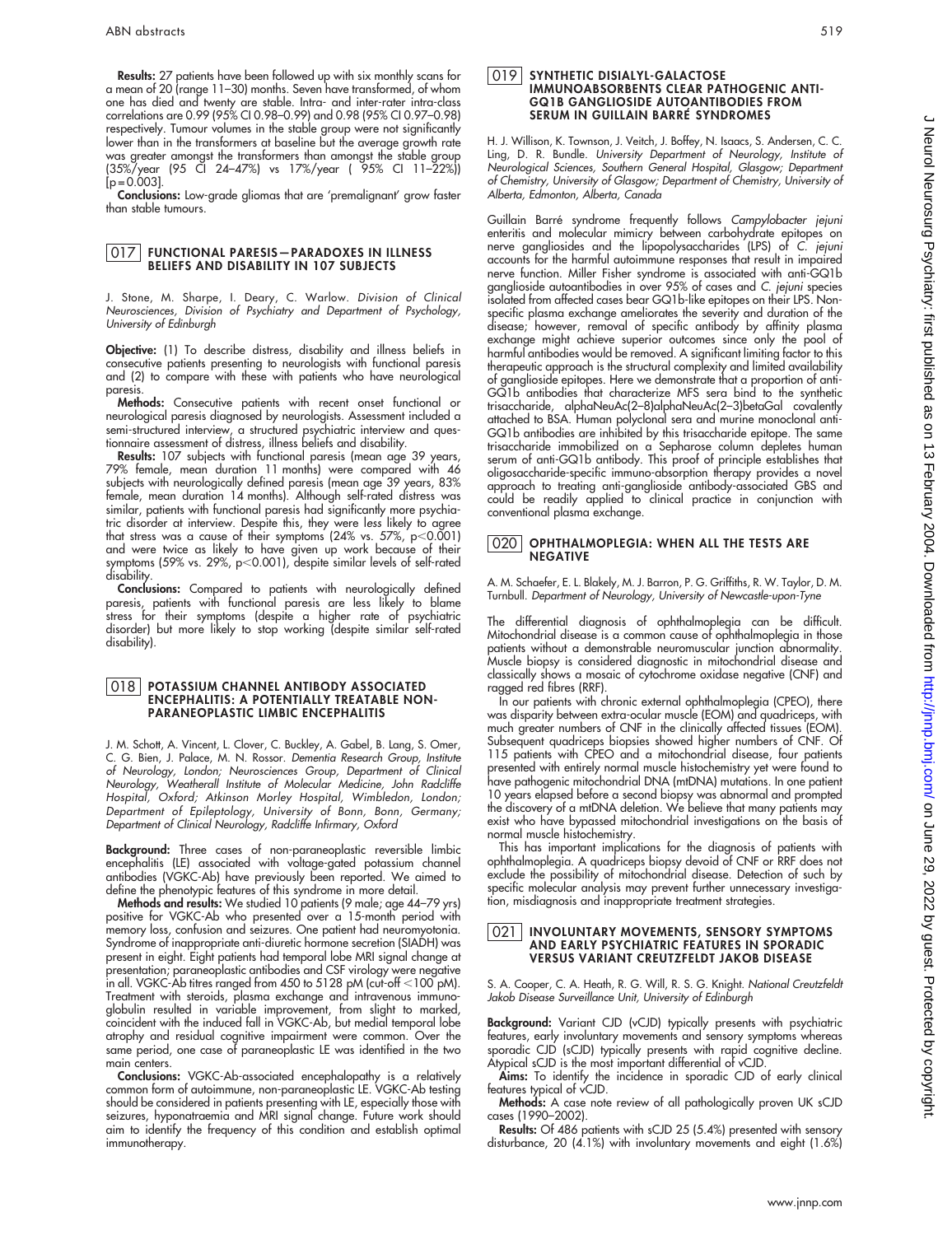with pure psychiatric features. Eight of these (15%) fulfilled the criteria for ''possible'' vCJD.

The mean age at onset was 62 years (vCJD: 28 years). Mean duration of illness was nine months (vCJD: 13 months). None (including those with early prominent sensory features) had the MRI pulvinar sign. 6/27 (22%) had MRI changes characteristic of sCJD. Periodic EEG complexes were seen in 12/49 (25%). PRNP codon 129 data are available in 29 (66% MM, 14% MV, 20% VV).

Conclusions: 11% of sCJD cases presented with symptoms common at onset in vCJD. Prolonged diagnostic confusion with vCJD is unlikely given the usual clinical progression of symptoms. Investigations (EEG and MRI) are helpful.

#### 022 | THE CRITICAL TIME WINDOW FOR REORGANISATION OF THE CORTICOSPINAL TRACTS ENDS CLOSE TO THE PERINATAL PERIOD IN MAN

J. A. Eyre, M. Smith, F. Villagra, F. Cowan, M. Rutherford, E. Mercuri, F. Kirkham. School of Clinical Medical Sciences, Department of Child Health, University of Newcastle upon Tyne; Department of Child Health, Imperial College London; Institute of Child Health, London

Aim: To investigate the critical time window for plasticity of the ipsilesional and contra-lesional corticospinal tract (CST) in man.

Subjects: All sustained unilateral stoke; 32 perinatally, 15 in childhood (>0.1–13 years), 13 as adults. All were >2 years after the stroke.

Methods: Surface EMG recorded from biceps brachii. Transcranial magnetic stimulation (TMS) to excite the CST. Ipsilateral and contralateral central motor conduction delays (CMCDs) measured. Topographical mapping of the areas of the cortex evoking responses.

Results: Contra-lesional CST Significant shortening of contralateral and ipsilateral CMCDs was observed only in subjects with perinatal stroke (Z scores: contralateral CMCD, mean -0.85; 95% confidence limits – 1.38 to –0.30; ipsilateral CMCD, mean –6.1, 95% confidence limits  $-$  6.98 to $-$  3.62). **Ipsi-lesional CST** A significant shift in the cortical site evoking responses was observed only following perinatal stroke (displacement laterally and posteriorly in comparison to the non infarcted hemisphere: mean lateral +1 cm, 95% confidence limits  $+0.45$  to  $+1.54$  cm; mean posterior  $+1.17$  cm, 95% confidence limits +2.11 to +0.24 cm). 4/15 who suffered stroke in childhood showed a large shift (range  $-2$  to  $+2$  cm laterally and  $-2$  to  $+4$  cm posteriorly).

Conclusion: The critical time widow for contra-lesional tract reorga nization ends near the perinatal period but ipsi-lesional cortical reorganization may occur later.

#### 023 GENETIC EPIDEMIOLOGY OF ISCHAEMIC STROKE

E. Flossmann, U. G. R. Schulz, P. M. Rothwell. Stroke Prevention Research Unit, Department of Clinical Neurology, Radcliffe Infirmary, University of Oxford

To design molecular genetic studies of stroke we need reliable genetic epidemiology. To determine whether family history (FHx) of stroke is a predictor of incident ischaemic stroke we studied unpublished data from the ongoing Oxford Vascular Study (OXVASC) and the Oxfordshire Community Stroke Project (OCSP) and performed a systematic review of published studies.

FHx of stroke was a risk factor for stroke in case-control (overall OR=1.67, 95% CI 1.6–1.8, p<0.00001, 26 studies) and cohort studies (1.29, 1.2–1.4, p $<$ 0.00001, 8 studies) but there was major heterogeneity between studies ( $p$ <0.00001) and significant ( $p$ =0.01) evidence of publication bias. Moreover, FHx of MI (1.50, 1.4–1.6, p<0.00001) and hypertension (1.52, 1.4–1.7, p<0.0001) were equally strong risk factors for stroke. However, FHx of stroke was more predictive if the analysis was confined to probands or relatives under 70. Only OXVASC, OCSP, and two published studies phenotyped strokes in detail. FHx of stroke was equally frequent in large and small vessel stroke (1.06, 0.8-1.4, p = 0.7), but less frequent in cardioembolic stroke (0.69, 0.5-0.9, p=0.01).

Reliable interpretation of published FHx studies is difficult because of heterogeneity and probable publication bias. However, FHx appears to be associated with large and small vessel strokes in patients  $<$ 70.

#### 024 USE OF QUANTIFIED ACETAZOLAMIDE ACTIVATED XENON ENHANCED COMPUTERIZED TOMOGRAPHY (aXeCT) IN THE SELECTION OF PATIENTS FOR EXTRACRANIAL TO INTRACRANIAL (ECIC) BYPASS **SURGERY**

P. J. Kirkpatrick, J. C. Baron, J. Golledge, P. Al-Rawi, I. McNamara. University Department of Neurosurgery and Stroke Medicine

Objective: To determine the outcome following ECIC bypass in patients with symptomatic carotid occlusive disease who display markedly reduced cerebrovascular reserve on aXeCT. Indication for surgery was the absence of significant cerebral blood flow (CBF) activation  $(<5%)$  from baseline values, and/or the presence on intra-cranial CBF steal.

**Patients:** Patients with chronic symptomatic cerebrovascular occlusive disease were assessed using aXeCT and comparing baseline CBF values with those obtained after 1g(iv) acetazolamide. 8 patients with extracranial carotid occlusions, and one young patient with extensive intracranial (Moya Moya) disease were selected for surgery in this way. Bypass was with a superficial temporal artery.

Outcome measures: 3 month i) clinical outcome ii) post-operative aXeCT iii) graft patency.

Results: There were no immediate postoperative complications. All patients reported marked improvements in preoperative symptoms and general well being at 3 months. Graft patency was 100%. All postoperative aXeCT scans demonstrated a return to normal reactivity.

Conclusion: aXeCT is a useful and convenient tool in the selection of patients suitable for ECIC bypass surgery. The indications remain rare, hence a multi-centre randomized study based on a activation studies is indicated for assessing long-term efficacy.

#### 025 NEURAL CORRELATES OF INITIAL SEVERITY AFTER STROKE: A CROSS SECTIONAL fMRI STUDY

N. S. Ward, A. J. T. Thompson, M. M. Brown, R. S. J. Frackowiak. Wellcome Department of Imaging Neuroscience & Department of Headache, Brain Injury and Rehabilitation, Institute of Neurology, London

Cerebral reorganisation after stroke may be studied in the human brain using functional magnetic resonance imaging (fMRI). It has recently been demonstrated that chronic stroke patients with poorer outcome are more likely to recruit non-primary motor networks during motor tasks. In order to determine whether this relationship holds true early after stroke, we studied eight patients with subcortical cerebral infarction 10–14 days after stroke onset. Patients underwent fMRI whilst performing isometric dynamic handgrip. Target force was individually set for each patient at 20% of affected hand maximum grip strength on the day of scanning, so that results would not be confounded by differences in effort exerted across subjects. Initial severity of stroke was assessed using several outcome measures.

A negative correlation between early outcome scores and size of handgrip related brain activation was observed bilaterally in primary motor cortex, supplementary motor area, cingulate motor areas, premotor cortex, posterior parietal cortex, visual cortex, and cerebellum. A positive correlation was observed in ipsilesional superior temporal sulcus and contralesional inferior parietal cortex. These results are similar to those in chronic stroke patients and suggest that non-primary motor networks are recruited early after stroke during attempted hand movement, particularly by those with greatest deficit.

#### 026 ARE THERE DIFFERENCES IN THE RISK FACTOR PROFILES OF LACUNAR AND NON-LACUNAR INFARCTS? A SYSTEMIC REVIEW

C. Jackson, C. Sudlow. University of Edinburgh

Background: The arterial pathology of lacunar infarction (LACI) is poorly understood. Comparing risk factor profiles of LACI and non-lacunar infarction (non-LACI) may improve our understanding.

Methods: We performed a systematic review of studies comparing the prevalence of risk factors in LACI and non-LACI. For each risk factor, we calculated study-specific and, where appropriate, pooled relative risks for LACI versus non-LACI.

Results: We found 34 relevant studies. 10 used the TOAST classification, in which hypertension and diabetes favour a LACI diagnosis. Hypertension and diabetes appeared commoner among patients with LACI, but analyses of studies not including risk factors in stroke subtype definitions showed no association hypertension or diabetes and LACI (pooled RRs LACI vs non-LACI: hypertension = 1.09, 95% CI 1.01 to 1.17; diabetes = 0.93, 95% CI 0.81 to 1.08). Atrial fibrillation and carotid stenosis were less common in LACI than non-LACI. No other risk factors assessed differed in prevalence.

Conclusions: Many studies investigating differences in risk factor profiles between stroke subtypes used classification methods that included risk factors in the definitions, which leads to biased results. When these studies are excluded, the results do not support the assertion that hypertension and diabetes predispose to LACI more than non-LACI.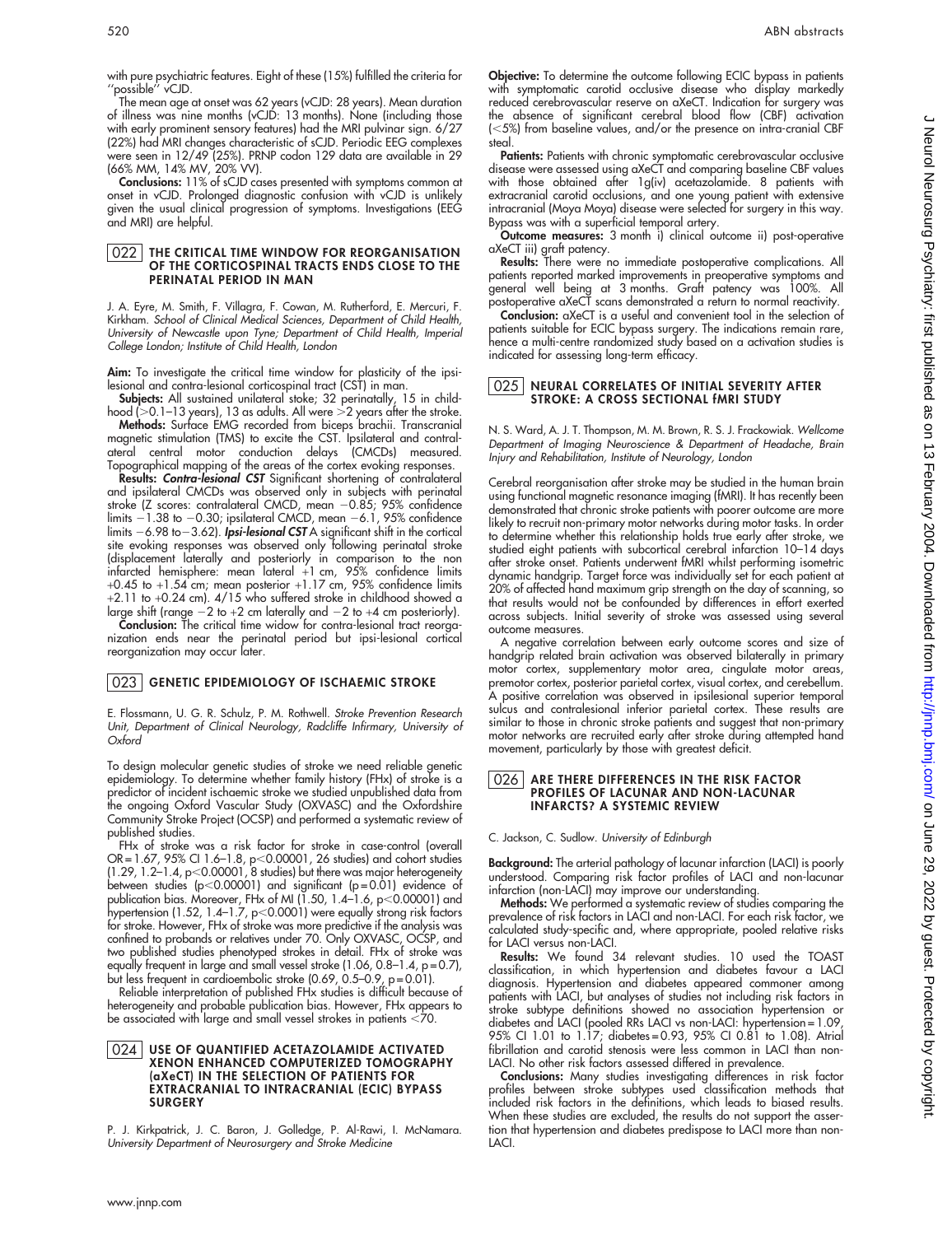#### 027 THE ANAL REFLEX CAN BE ELICITED BY COUGH AND SNIFF—VALIDATION OF A CLINICAL SIGN

M. Swash, C. L. H. Chan, S. Ponsford. Queen Mary's School of Medicine, St Bartholomew's and The Royal London Hospital, London

It is unclear whether contraction of the external anal sphincter (EAS) following a voluntary cough is an integral component of the cough response itself, or a reflex response to the abdominal and pelvic floor dynamics induced by the cough. We addressed this question by comparing motor latencies for intercostal, abdominal and EAS muscle contraction after trans-cranial magnetic stimulation with those following a voluntary cough. We also studied the responses to sniff. Our results suggest that EAS responses following a voluntary cough or sniff represent a polysynaptic reflex with characteristics resembling the conventional scratch-induced anal reflex. Since the cough-induced anal reflex response is both highly consistent and easily elicited its use in clinical neurological examination is appropriate.

## <u>028 CELLULAR STUDIES OF SPASTIN, THE PROTEINCO ON C</u>OMMONLY MUTATED IN AUTOSOMAL DOMINANT HEREDITARY SPASTIC PARAPLEGIA (SPG4)

C. Proukakis, J. W. Taanman, J. M. Cooper, T. T. Warner. Department of Clinical Neurosciences, Royal Free & University College Medical School, London

Hereditary spastic paraplegia (HSP) is a neurodegenerative condition characterised by progressive lower limb spasticity. It is often inherited in an autosomal dominant fashion, and 40% of these cases are caused by mutations in the SPG4 gene, encoding spastin, whose function remains unclear. Nuclear localisation was reported in one study, and cytoplasmic localisation with transient microtubule binding altered by mutations in another one. We have studied human cells transfected with two isoforms of spastin (full length [FL], and alternatively spliced [AS] lacking exon 4), both wild type and with the well-characterised K388R mutation. Prolonged overexpression of all constructs in neuroblastoma (SH-SY5Y) cells led to cell death. A stable clone expresses AS wild type in a punctate cytoplasmic distribution. The mictrotubule network in these cells appears disrupted, and spastin colocalises with tubulin in growth cones. Transiently transfected SH-SY5Y and epithelial (HEK293) cells have a cytoplasmic localisation of FL and AS spastin. The staining is irregular and punctate, with frequent aggregates. The mutant forms have a similar distribution, but prolonged expression appears to lead to a filamentous pattern of staining. The disrupted microtubules in the stable clone and the toxic effects of overexpression are consistent with the postulated microtubule-severing function of spastin.

#### 029 | NARATRIPTAN MODULATES TRIGEMINOVASCULAR NOCICEPTIVE TRANSMISSION IN THE VENTROPOSTEROMEDIAL (VPM) THALAMIC NUCLEUS OF THE RAT

K. G. Shields, P. J. Goadsby. Institute of Neurology, London

Objectives: To investigate whether naratriptan can modulate trigeminovascular nociceptive transmission in the VPM nucleus of the rodent thalamus.

Methods: Trigeminovascular nociceptive afferents were identified in the VPM by electrical stimulation of the superior sagittal sinus (SSS). The ability of naratriptan administered both intravenously (5 mg/kg) and by microiontophoresis to inhibit this response was studied. In addition, to investigate a potential post-synaptic site of action, <sub>L</sub>-glutamate was<br>microiontophoresed onto the cell bodies of relay cells in 5s pulses and the response was studied during co-administration of saline (control), and naratriptan.

Results: Naratriptan (5 mg/kg) was able to inhibit the response to SSS stimulation after intravenous ( $n = 8$ ,  $P = 0.003$ ,  $t<sub>7</sub> = 4.44$ ) and microiontophoretic  $(F_{2,14} = 16.55, P < 0.0001)$  application. In all cells tested naratriptan suppressed the response to  $L$ -glutamate (F<sub>1,8</sub> = 34.72, P<0.001) in comparison to the control.

Conclusions: The response of VPM thalamic relay cells activated by trigeminovascular nociceptive afferents can be modulated by naratriptan. Furthermore this action appears to be post-synaptic. Triptans may therefore have a site of action in the thalamus, in addition to those already described in the trigeminal nucleus caudalis.

#### **030** THE DIAGNOSIS OF SPATIAL NEGLECT IN ACUTE **STROKE**

P. A. Malhotra, R. Greenwood, M. Husain. Division of Neuroscience and Psychological Medicine, Imperial College London; Institute of Cognitive Neuroscience, University College London; National Hospital for Neurology and Neurosurgery, London

Spatial neglect following stroke is a disabling syndrome. Although numerous clinical tests have been developed to diagnose the syndrome, none is 100% sensitive, so the diagnosis of neglect is often based on overall clinical impression.

150 acute stroke patients were prospectively assessed for personal, peripersonal, extrapersonal, representational and motor neglect using a battery of standard bedside tasks. 67% of right hemisphere patients demonstrated signs of left neglect. Of the 45 left hemisphere patients whose speech and language ability allowed them to be tested, only 3 showed signs of severe right neglect while 8 others manifested mild elements of neglect. 4 patients (1 with left and 3 with right hemisphere damage) showed visual extinction without any signs of spatial neglect.

The three types of test that were most sensitive in detecting neglect were dense cancellation (sensitivity 58-65%), line bisection (61%) and naming 10 objects around the room (52%). Importantly, we found that the combination of these three types of test were sufficient to diagnose 90% of cases of left sided neglect. These findings demonstrate that two thirds of right hemisphere patients may suffer from neglect which can be diagnosed swiftly at the bedside by a combination of three simple tests.

#### 031 | A SYSTEMIC REVIEW OF STUDIES OF PROGNOSIS OF UNTREATED BRAIN CAVENOUS MALFORMATIONS

J. M. Hall, R. Al-Shahi, C. P. Warlow. University of Edinburgh

Background: Despite a considerable volume of literature about cavernous malformations (CMs) of the brain, there is little information about the prognosis of untreated CMs.

Methods: We searched Medline and Embase from 1966 and 1980 respectively to July 2002, using a 12-line electronic search strategy. We sought prognosis studies that met our pre-defined selection criteria: population-based, prospective, clearly defined diagnostic criteria, inception cohort, >50 patients, complete follow-up, relevant outcome events

Results: No study met all of our selection criteria and there were no population-based studies. Most were subject to selection bias, had short follow-up and retrospectively collected data. Variable definitions of CM haemorrhage, and calculation of haemorrhage rates as a lifetime risk, or as a rate based on the period of follow-up, make outcomes difficult to compare. Another difficulty is, whether haemorrhage rates are calculated per patient or per lesion. The published data on annual rate of first symptomatic haemorrhage vary from 0.4% to 2.7%/person/year. Re-bleed rates vary from 3.8%/person/year to 22%/lesion/year. Being young, female and presenting with haemorrhage may increase re-bleed rates.

Conclusion: A prospective, population-based study of the long-term morbidity and mortality for people affected by cavernous malformations is needed. Accepted epidemiological methods must be used.

# 032 | eNOS HAPLOTYPES AND RISK OF CEREBRAL SMALI<br>VESSEL DISEASE

A. Hassan, K. Gormley, M. O'Sullivan, J. Knight, P. Sham, P. Vallance, J. Bamford, H. Markus. Department of Clinical Neurosciences, St George's Hospital Medical School, London; Division of Psychological Medicine, Institute of Psychiatry, London; Centre for Clinical Pharmacology, University College, London; Department of Neurology, St James' University Hospital, Leeds

Introduction: Genetic influences are important in multifactorial cerebral small vessel disease (SVD), possibly acting via endothelial dysfunction. We tested 3 polymorphisms located towards the  $5^{\prime}$  end of the endothelial nitric oxide synthase (eNOS) gene (T-786C, intron 4ab, G894T) as risk factors for SVD and different SVD subtypes; isolated lacunar infarction and ischaemic leukoaraiosis.

Methods: 300 SVD patients and 600 community controls were genotyped. Polymorphisms were tested individually and together using haplotype analysis software. Nitrate (NO<sub>x</sub>) levels were measured in a subgroup.

Results: The intron 4a variant protected against isolated lacunar infarction, OR 0.55 (95% CI 0.35–0.86), p = 0.01. Haplotypes encountered were different in this subtype vs. controls (p = 0.001) with the 2786C promoter/intron 4a combination particularly under-represented.  $NO_x$  levels were associated with a promoter polymorphism, T-786C (p = 0.03), whilst the intron 4a allele appeared to modify  $NO_x$ levels associated with T-786C genotype.

**Conclusion:** The intron 4ab genotype was associated with isolated lacunar infarction. The protective influence of intron 4a could involve